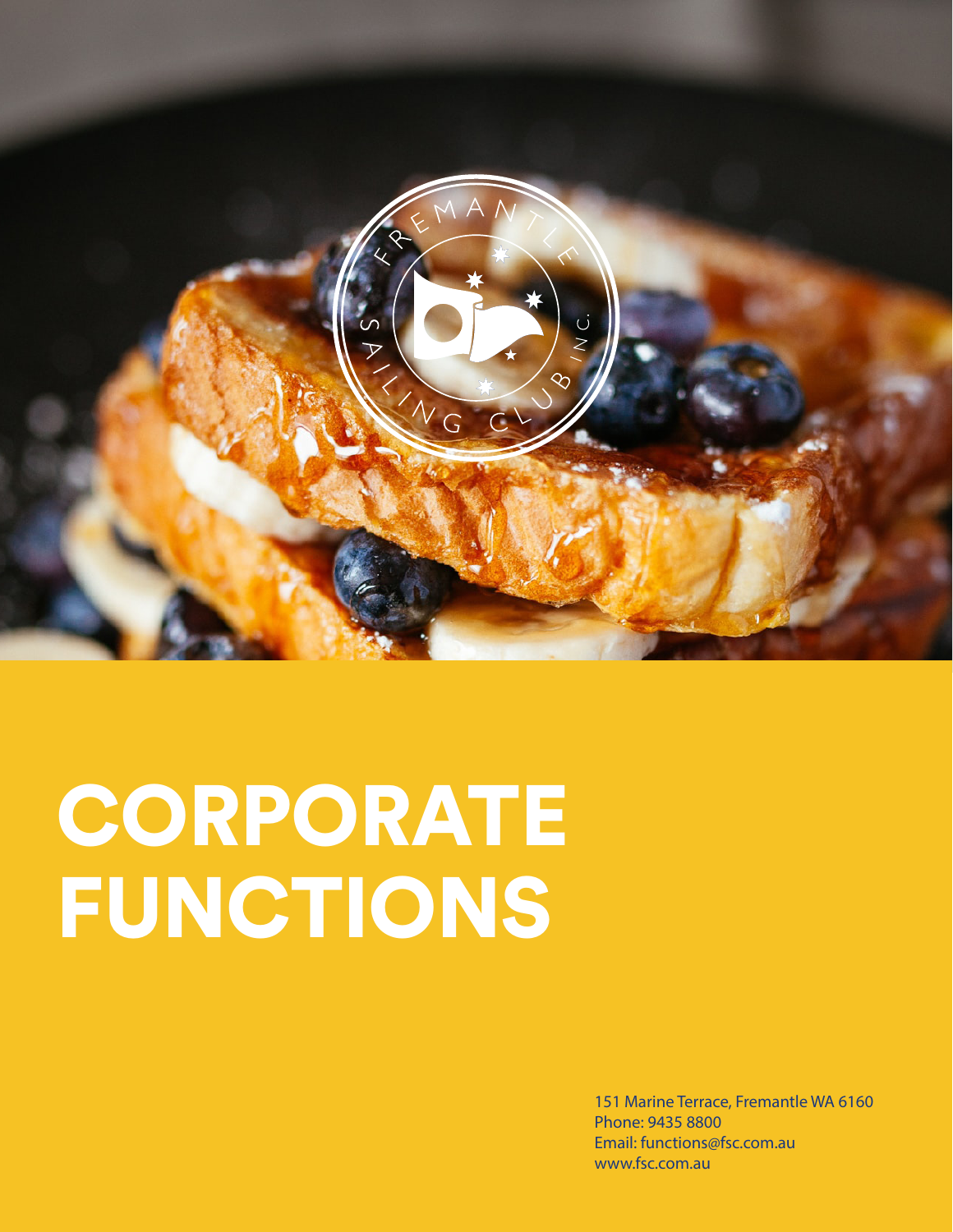# MORNING & AFTERNOON TEA

\$25 per person to include tea, coffee, fresh orange juice and iced water for the duration

### CHOOSE FROM:

Choice of two from the following:

#### SAVOURY

Ham & cheese croissant Tomato & cheese croissant Vegetarian lentil sausage rolls

OR

#### SWEET

Selection of mini Danish pastries Carrot cake Raspberry and white chocolate muffins Scones with jam & cream Bircher muesli, cinnamon & raisins Yoghurt with berry compote Fruit platter

### UPGRADE YOUR MORNING OR AFTERNOON TEA OR WORK LUNCH:

SAVOURY PLATTER + \$9pp

Gyoza Arancini Frittata

SWEET TREATS + \$9pp

Raspberry and white chocolate muffins French toast Waffles



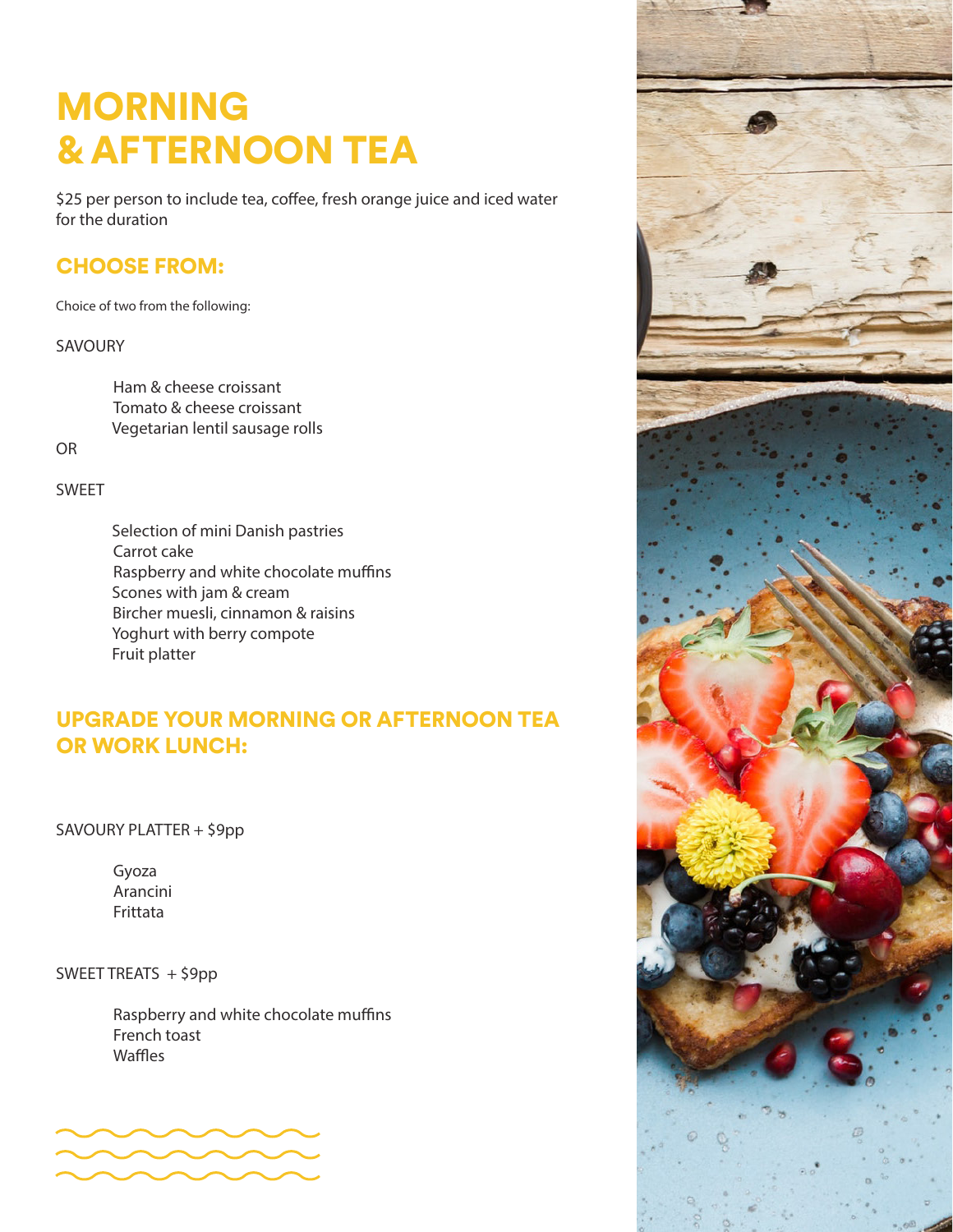

# FULL & HALF DAY PACKAGES

Available for your seminar, conference or meetings.

### All inclusive Full day package - \$55 pp

Tea, Coffee , orange juice and iced water on guest arrival

Morning Tea

Business lunch to include selection of sandwiches and chef's salad of the day

Afternoon Tea

### Half day delegate Menu - \$45 pp

Tea, Coffee , orange juice and iced water on guest arrival

Morning or Afternoon Tea

Business lunch to include selection of sandwiches and chef's salad of the day

# UPGRADE YOUR BUSINESS LUNCH :

## SINGLE COURSE HOT BUFFET FOR + \$25.00 PP

Available Wednesday to Sunday. Select 2 from:

Beef lasagne with side salad Butter chicken with steamed rice Penne Carbonara (voa) Thai green curry with steamed rice (voa) Spiced lamb shoulder in an apricot, tomato ragu with couscous Tomato and lentil curry with rice (v)

### SINGLE COURSE PLATED MENU FOR + \$35.00 PP

Available Wednesday to Sunday. Select 2 from:

Pan Fried Barramundi with lemon & caper beurre blanc & steamed vegetables Peppered steak sandwich with caramelised onions and truffle mayo served with hot chips

Ratatouille Galette with dressed side salad (v) Braised boneless short rib with crushed garlic potato and buttered beans Potato and cauliflower curry with steamed rice (vg) Pumpkin and mung bean risotto with wild rocket and asparagus (v)